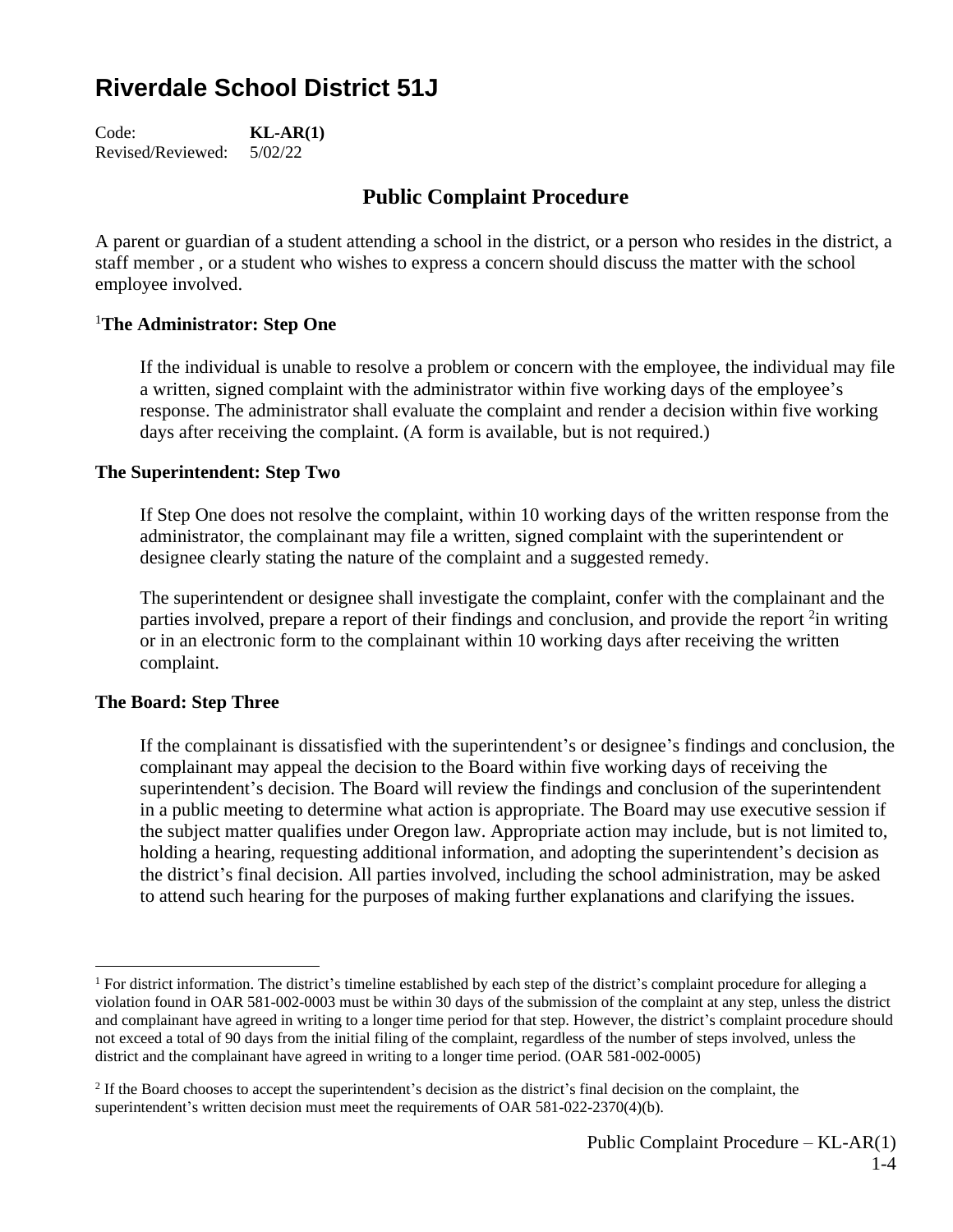If the Board chooses not to hear the complaint, the superintendent's decision in Step Two is final<sup>3</sup>.

The Board may hold the hearing in executive session if the subject matter qualifies under Oregon law.

The complainant shall be informed in writing or in electronic form of the Board's decision within 20 days from the hearing of the appeal by the Board. The Board's decision will address each allegation in the complaint and contain reasons for the district's decision. The Board's decision will be final.

The timelines may be extended upon written agreement between the district and the complainant.

The district's final decision for a complaint processed under this administrative regulation that alleges a violation of Oregon Administrative rule (OAR) Chapter 581, Division 22 (Division 22 Standards), ORS 339.285 - 339.303 or OAR 581-021-0550 - 581-021-0570 (Restraint and Seclusion), or ORS 659.852 (Retaliation), will be issued in writing or electronic form. The final decision will address each allegation in the complaint and contain reasons for the district's decision. If the complainant, who is a student, parent or guardian of a student attending school in the district or a person that resides in the district, and this complaint is not resolved through the complaint process, the complainant may appeal<sup>4</sup> the district's final decision to the Deputy Superintendent of Public Instruction under Oregon OARs 581-002-0001 – 581- 002-0023.

Complaints against the principal should be filed with the superintendent. The superintendent will attempt to resolve the complaint. If the complaint remains unresolved within 10 working days of receipt by the superintendent, the complainant may request to place the complaint on the Board agenda. The Board may use executive session if the subject matter qualifies under Oregon law. The Board shall decide, within 20 days, in open session what action, if any, is warranted. A final written decision regarding the complaint shall be issued by the Board within 10 days. The written decision of the Board will address each allegation in the complaint and reasons for the district's decision.

Complaints against the superintendent should be referred to the Board chair on behalf of the Board. The Board chair shall present the complaint to the Board in a Board meeting. If the Board decides an investigation is warranted, the Board may refer the investigation to a third party. When the investigation is complete, the results will be presented to the Board. The Board shall decide, within 20 days, in open session what action, if any, is warranted. The Board may use executive session if the subject matter qualifies under Oregon law. A final written decision regarding the complaint shall be issued by the Board within 10 days. The written decision of the Board will address each allegation in the complaint and reasons for the district's decision.

Complaints against the Board as a whole or against an individual Board member should be referred to the Board chair on behalf of the Board. The Board chair shall present the complaint to the Board in a Board meeting. If the Board decides an investigation is warranted, the Board may refer the investigation to a third party. When the investigation is complete, the results will be presented to the Board. The Board shall decide, within 20 days, in open session what action, if any, is warranted. A final written decision regarding

<sup>&</sup>lt;sup>3</sup> If the Board choose to accept the superintendent's decision as the district's final decision on the complaint, the superintendent's written decision must meet the requirements of OAR 581-022-2370(4)(b).

 $4$  An appeal must meet the criteria found in OAR 581-002-0005(1)(a).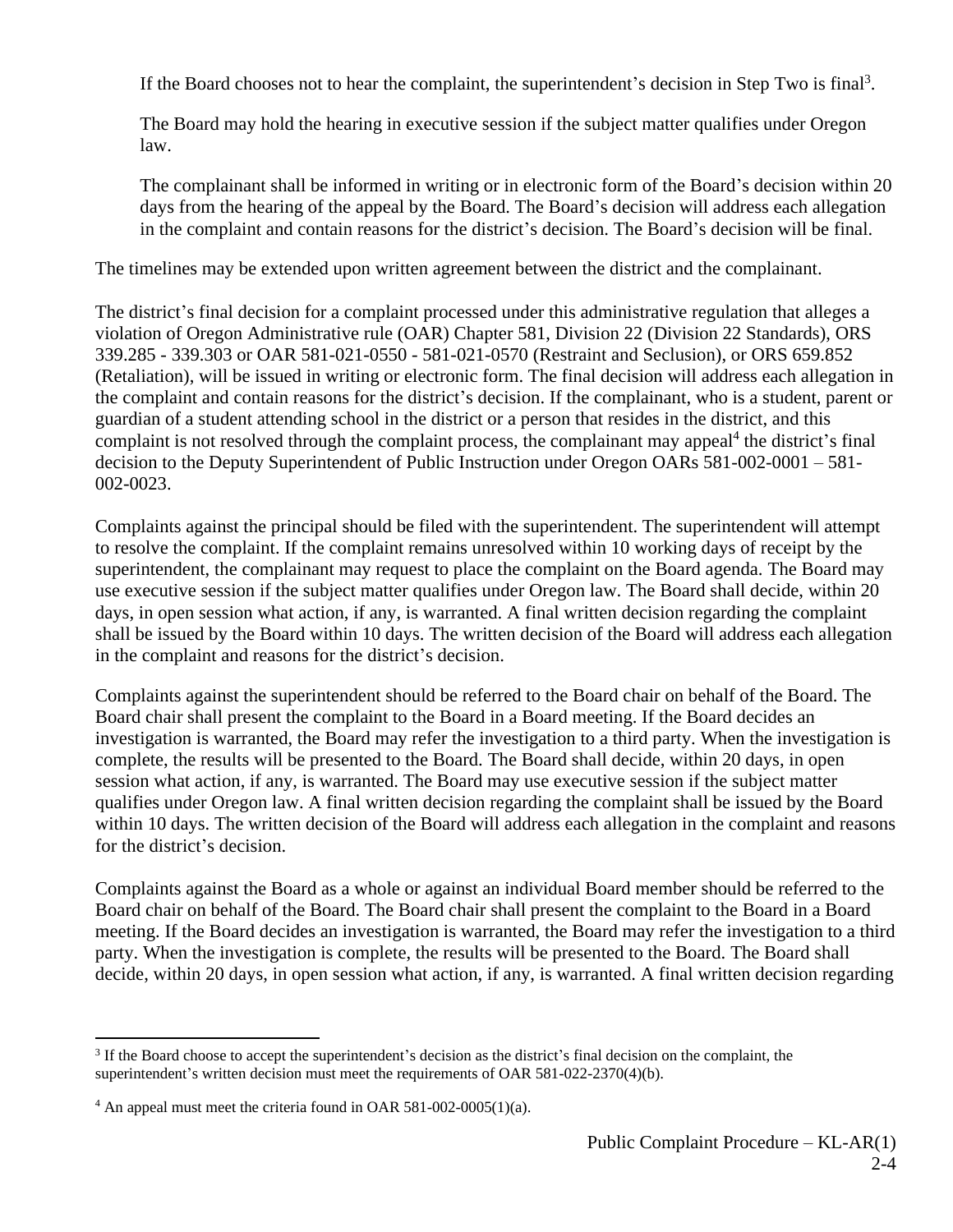the complaint shall be issued by the Board within 10 days. The written decision of the Board will address each allegation in the complaint and reasons for the district's decision.

Complaints against the Board chair may be referred directly to the Board vice chair on behalf of the Board. The Board vice chair shall present the complaint to the Board in a Board meeting. If the Board decides an investigation is warranted, the Board may refer the investigation to a third party. When the investigation is complete, the results will be presented to the Board. The Board shall decide, within 20 days, in open session what action, if any, is warranted. A final written decision regarding the complaint shall be issued by the Board within 10 days. The written decision of the Board will address each allegation in the complaint and reasons for the district's decision.